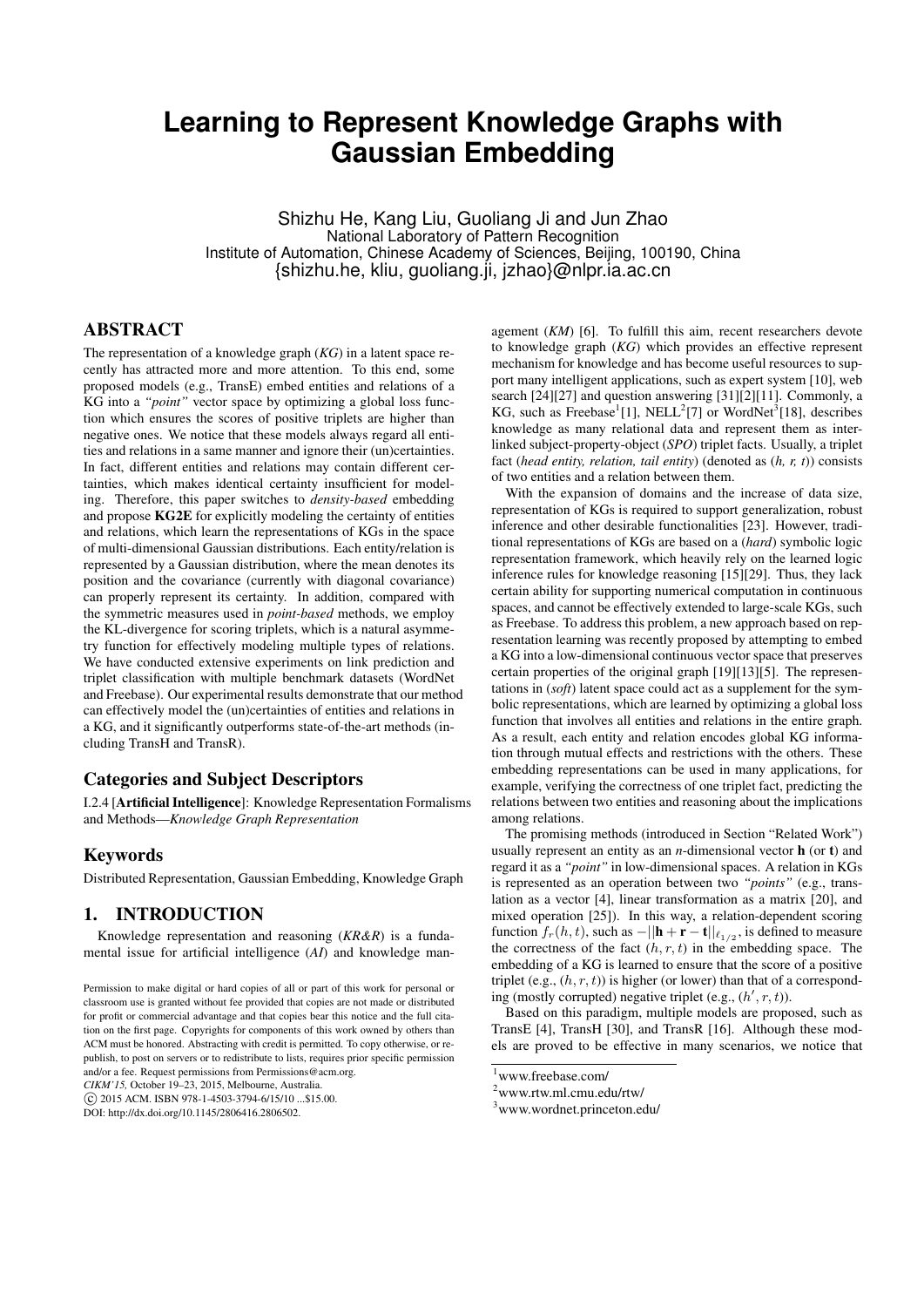different entities and relations often share the same margin when separating a positive triplet and its corresponding negative triplet, and the (un)certainties of entities and relations in KGs are totally neglected. In fact, different entities and relations may contain different certainties, which makes identical certainty insufficient for modeling. We consider that the (un)certainty of one entity/relation represents the confidence for indicating its semantic when scoring a triplet as context. For example, the certainty of relation *spouse* is obviously larger than *nationality* when inferring a person (e.g., for predicting *Hillary Clinton*, we may have more confidence to know who is she when knowing her husband (*spouse*) is *Bill Clinton* than knowing she was born on (*nationality*) *USA*.). Thus, we argue that if we set a larger margin for separating (*spouse*) related positive and negative triplets in the embedding model, we could obtain better performances.

In this paper, we argue that the (un)certainties in KGs could be influenced by multiple factors, including imbalance between the relation's head and tail, different number of the linked triplets for different relations and entities, and the ambiguous of the relations and so on. For example, we hypothesize that an entity containing fewer triplets has more uncertainty, and a relation linking more triplets with more complex contexts has more uncertainty as well. We especially perform statistics on the entities and relations in Freebase<sup>4</sup>, and Figure 1 shows the statistics of the *person* type in the *people* domain. In Figure 1, the upper left indicates the diversity numbers of triplets contained in 6 randomly sampled entities; the upper right expresses the distribution of the ratios of entity numbers in the head and tail parts with some typical relations; and the bottom shows the distribution of triplet numbers with multiple relations. This figure illustrates that popular entities (e.g., the politician *Hillary Clinton*) contain more relations and facts than unpopular ones (e.g., the writer *Murray Silverstein*). Furthermore, different parts of relations can contain very different numbers of entities, (such as the *head* part and *tail* part in *gender* or *nationality*), and, high-frequency relations (e.g., *nationality*) link more entity pairs than low-frequency ones (e.g., *religion*). It indicates that the variations of uncertainty with different entities and relations in a KG is vary enormously, and it is desirable to consider this problem when learning the representations of a KG in a latent space.



Figure 1: Various densities in a KG.

To address the aforementioned problem, this paper proposes a new *density-based* embedding method,  $\mathbf{KG2E}^5$ , to model KGs and

learn the representations in the space of multi-dimensional Gaussian distributions. Inspired by [28], our approach models each entity and relation with a multi-dimensional Gaussian distribution  $\mathcal{N}(\mu, \Sigma)$  (currently with diagonal covariance for computing efficiency). The mean vector of such multi-dimensional Gaussian distribution indicates its position, and the covariance matrix indicates the corresponding (un)certainty which impacts on others, as shown in Figure 2. Similar to previous methods, we also design a scoring function  $f_r(h, t)$  to measure the correctness of the triplet fact  $(h, r, t)$  in the embedding space. In our scoring function, the distributions between  $\mathcal{H} - \mathcal{T}$  and  $\mathcal{R}$  are similar when  $(h, r, t)$  holds, where  $H$ ,  $R$  and  $T$  indicate the Gaussian distributions of h, r and t, respectively. Different from previous methods, which adopts *point-based* scoring functions (dot products, cosine distance,  $\ell_{1/2}$ ) distances, etc.), we employ the KL-divergence between two probability distribution (the entity-pair distribution and the relation distribution) as the scoring function for all triples in KGs, which is a naturally asymmetric and effective way for incorporating covariance (denotes (un)certainties of entities and relations in KGs) into the model. Moreover, we will employ another scoring function based on the expected likelihood [12] to inspect the different performances of asymmetric and symmetric measures.



Figure 2: Illustrated of the means and (diagonal) variances of entities and relations in a Gaussian Embedding. The label indicates its position. *Relations* attach with underlined labels. Circles with the same color indicate a fact for *Hillary Clinton*. In the representations, we might infer that *Hillary Clinton* was born in (*place\_of\_birth*) *Chicago*, and is an (*nationality*) *American*.

We have conducted extensive experiments on link prediction and triplet classification with multiple benchmark datasets such as Word-Net and Freebase. The experimental results demonstrate the effectiveness of our method. In particular, the proposed model can effectively address one-to-many, many-to-one and reflexive relations, and significantly outperforms state-of-the-art methods (including TransH [30] and TransR [16]) by as much as ∼30% when predicting head (tail) entities in many-to-one (one-to-many) relations.

In summary, our main contributions are as follows:

- We propose a new method for learning the representations of a KG. Different from previous methods, we specially consider the (un)certainties of entities and relations the a KG.
- We model each entity/relation into a Gaussian distribution. In particular, the mean vector denote its position and the covariance matrix (currently diagonal for computing efficiency) are used to describe the (un)certainties of the entities and relations. To our knowledge, the proposed method is the first work which models KGs with *"density-based"* embedding, in contrast to the existing *"point-based"* embedding methods.

<sup>&</sup>lt;sup>4</sup>We use the dump data released on 2014-06-29.

<sup>&</sup>lt;sup>5</sup>This name has two meanings. The first indicates mapping Knowledge Graph *to* Embedding and the second indicates the representation of a KG with Gaussian Embedding.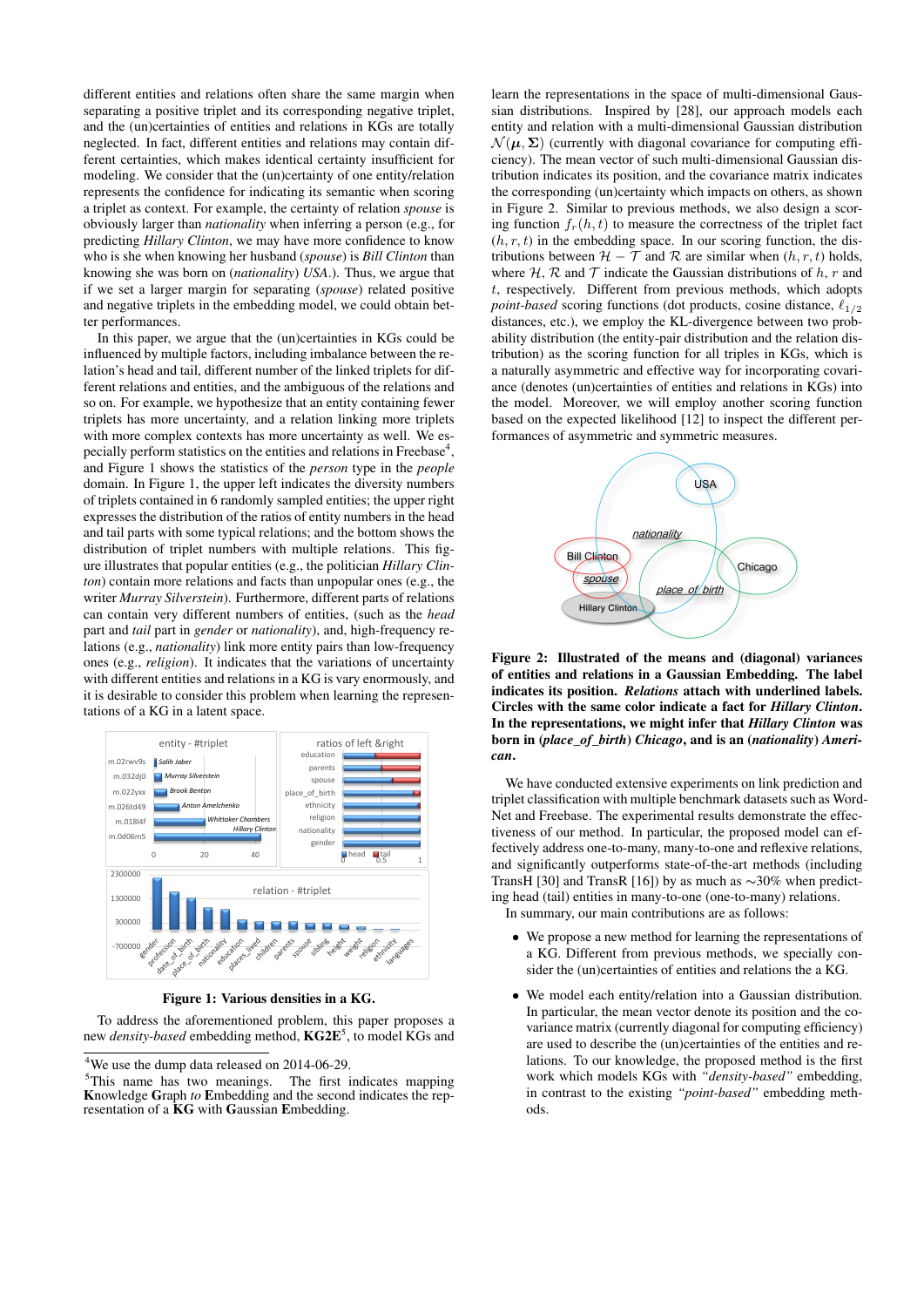- We use two methods (symmetric and asymmetric) to compute the scores of triplets and find that the asymmetric method (KL-divergence between two Gaussian distributions) is more suitable for learning the representation of a KG with Gaussian embedding.
- The experimental results demonstrate that our proposed method can effectively model the (un)certainty of entities and relations in a KG, and it significantly outperforms state-of-theart methods in multiple related tasks.

## 2. RELATED WORK

Currently, the proposed methods mainly represent KGs in a lowdimensional latent space. We briefly summarize the most relevant work in Table  $1<sup>6</sup>$ . These methods embed entities into a vector space and define a (mainly relation-dependent) scoring function to measure the compatibility of  $(h, r, t)$ . The differences in these models are the defined scoring functions  $f_r(h, t)$ .

We first highlight TransE [4] and its variants (TransH [30] and TransR [16]) because they are simple and effective and achieve the state-of-the-art performance in the majority of related tasks, especially in KGs with thousands of relations. Inspired by the word2vec [17], which finds the learning word vectors with a neural network own linear relations, such as, *vec('Paris') - vec('France')*  $\approx$  *vec('Rome')* - *vec('Italy')*, that is, the difference in word vectors is similar when they are attached to the same relation (e.g., *capital\_of*, corresponding to the above example), TransE [4] represents a relation as a vector  $r$  indicating the semantic translation from the head entity h to the tail entity t, aiming to satisfy the equation  $t - h$  $\approx$  **r** when triplet  $(h, r, t)$  holds. TransE effectively handles one-toone relations but has issues in handling one-to-many, many-to-one and many-to-many relations. For example, consider a one-to-many relation **r** with multiple tail entities  $t_i$  satisfying  $h + r \approx t_i$  for  $\forall i \in \{1, ..., m\}, (h, r, t_i) \in KG$ , and it outputs invalid representations ( $t_1$  =...=  $t_m$ ) for distinguishing entities.

To address the aforementioned issues in TransE, TransH [30] and TransR [16] are proposed to enable an entity to have distinct representations when involved in different relations. For a triplet  $(h, r, t)$ , TransH first projects a head/tail entity vector (h/t) into a relation-dependent hyper-plane by the following formulas:  $h_{\perp}$  =  $h(I - w_r^T w_r)$  and  $t_{\perp} = t(I - w_r^T w_r)$ , where  $w_r$  is the vector that spans the hyper-plane. It then measures the score using the function  $\|\mathbf{h}_{\perp} + \mathbf{r} - \mathbf{t}_{\perp}\|_{\ell_{1/2}}$  in the hyper-plane of the relation r. TransR is slightly different from TransH: it transforms a head/tail entity vector into a relation-dependent sub-space with  $h_r = hM_r$ and  $t_r = tM_r$ , where  $M_r$  represents the transform matrix from entity space to the sub-space of relation  $r$ .

However, the TransH and TransR methods only partly address the issues encountered by TransE. For example, consider TransR in a one-to-many relation. It tends to learning  $t_i \mathbf{M}_r = t_i \mathbf{M}_r$ , for  $\forall i, j \in \{1, ..., m\}, (h, r, t_i)$ , and  $(h, r, t_j) \in KG$ , and as a result, the different part between  $t_i$  and  $t_j$  only depends on the number of eigenvalues equal to zero<sup>7</sup>. In addition, the existing methods have difficulty learning valid representations for reflexive relations because they use the same operation for head and tail entities. For example, when triplets  $(h, r, t)$  and  $(t, r, h)$  both hold

<sup>7</sup>Decompose matrix  $M_r$  with singular value decomposition (SVD):  $(\mathbf{t_i} - \mathbf{t_j})\mathbf{M_r} = (\mathbf{t_i} - \mathbf{t_j})\mathbf{S} \begin{pmatrix} \Sigma & 0 \\ 0 & 0 \end{pmatrix} \mathbf{D} = \mathbf{0}$ , ensuring that (most) parts of  $t_i$  and  $t_j$  are equal because the eigenvalues of the upper part of matrix  $(S\Sigma D)$  cannot contain zero.

for a reflexive relation r, TransE, TransH and even TransR tend to make ( $h \approx t$ ) and ( $r \approx 0$ ). Whereas h equals t may be a good character for a reflexive relation, the same vector  $(0)$  for represents all reflexive relations is not helpful for related tasks. Issues often exist in the *"point" based* embedding models, in which "point" vectors are typically compared by dot products, cosine-distance or  $\ell_{1/2}$  norm, all of which provide for symmetric comparison between instances. The proposed *"density" based* methods represent entities and relations by Gaussian distributions that explicitly modeling the uncertainty of KGs and the asymmetry function scores  $(h, r, t)$ and  $(t, r, h)$  using different parameters associated with not only the head and tail entities but also its order.

To our knowledge, Linear Relational Embedding (LRE) [20] is the pioneer work in learning representations of multi-relational data that represent concepts as vectors and binary relations as transform matrices. For concepts and their relations  $(i, r, j)$ , LRE learns to maximize the generatation probability from concept  $i$  and relation  $r$ to concept j in proportion to  $exp(-||{\bf R}_{\bf r}{\bf v_i}-{\bf v_j}||^2)$ . Subsequently, many approaches have followed this line. The unstructured model (UM) [4] was proposed as the simplified version of TransE by assigning all translation vectors  $\mathbf{r} = 0$ . However, it cannot distinguish different relations. Structured embedding (SE) [5] adopts two different relation-specific matrices for head and tail entities but cannot capture precious semantics of relations because the two matrices are separated in optimization. The latent factor model (LFM) [13] considers the second-order correlations between entities embedding with a quadratic form. The single layer model (SLM) and neural tensor network (NTN) were proposed by Socher [25]. The SLM is a naive baseline of the NTN and scores triplets using relation-specific weights  $\mathbf{u}_r$  with a non-linear operation (tanh) for triplet representation  $W_{rh}$ **h** +  $W_{rt}$ **t** + **b**<sub>r</sub>. To date, the NTN is the most expressive model based on multi-layer neural networks. As shown in Table 1, the NTN extends the SLM by considering the second-order correlations between entity embedding (similar to LFM), feeding into a non-linear hidden layer, and then combining with a linear output parameterized by the relation. However, the NTN is not sufficiently simple to handle the large-scale KGs with numerous relations.

In addition to these methods based on the *ranking loss* framework, there is another line of related work that focuses on learning the latent representations for KGs by *tensor (matrix) decomposition and completion*; it was inspired by the wide usage of decomposition in recommended system [14] and relation extraction [32]. The collective matrix factorization model RESCAL [19] was proposed to model KGs, which regarding a KG as a 3-model tensor and learning the latent representations (entity as a vector and relation as a matrix) by reconstructing the original graph. RESCAL can be used to cluster related entities and relations. Clustering concepts have been widely used in modeling multi-relational data, such as tensor factorization based on Bayesian clustering [26] and jointly spectral clustering [8]. We compare our method with RESCAL in our experiments. Vilnis and McCallum firstly proposed the Gaussian Embedding models learning the representations of words [28], which inspired this work. However, they mainly focus on the word representations based on the contexts of text, this work focus on the entity/relation representations in KGs based on the inter-linked relationships between them.

## 3. REPRESENTING A KG WITH GAUSSIAN EMBEDDING

A Gaussian distribution is capable of representing (un)certainty explicitly. We represent KGs with Gaussian embedding. In this

<sup>&</sup>lt;sup>6</sup>For convenient comparison, we use a different expression for TransH.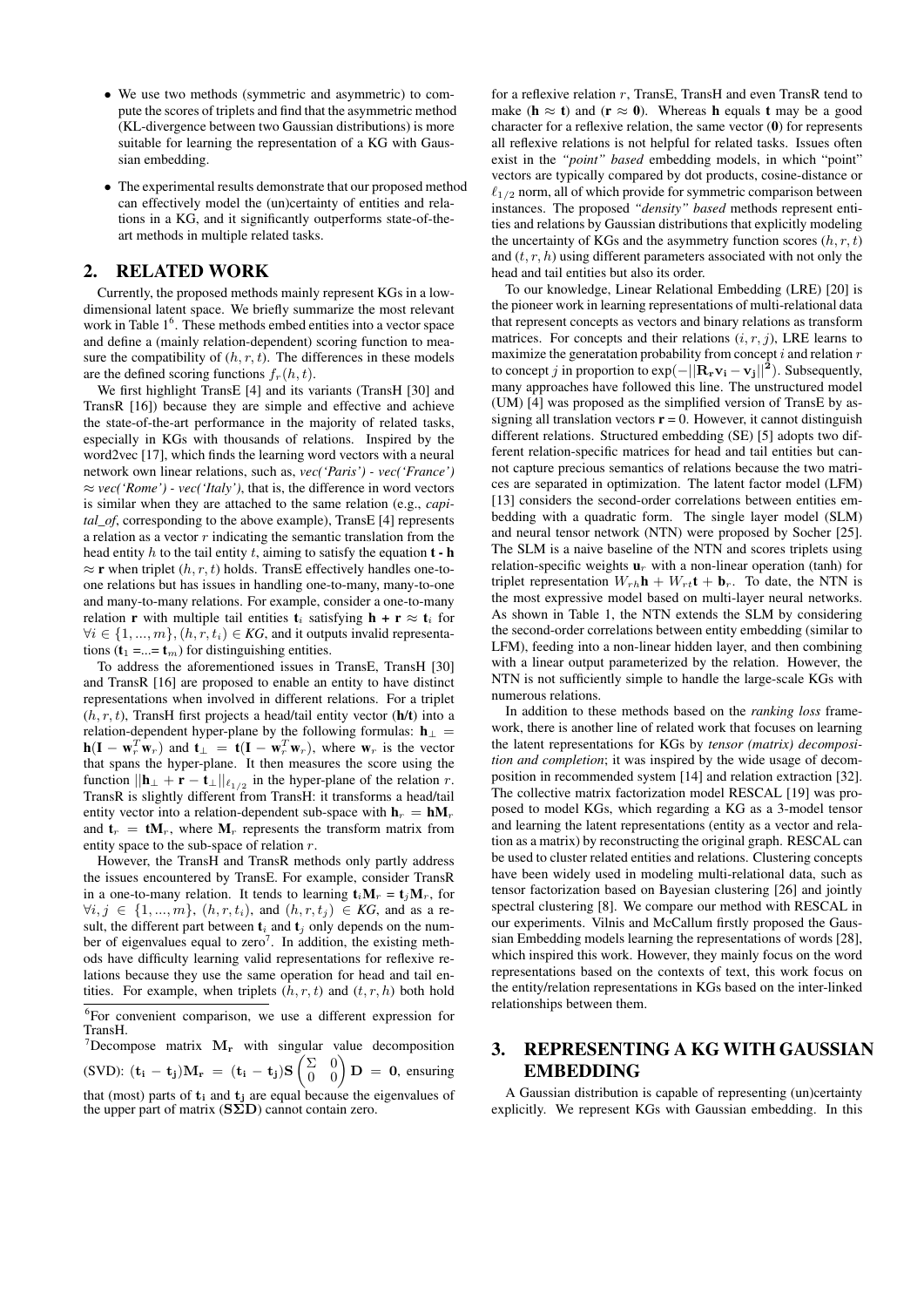| Model                | Score function $f_r(h,t)$                                                                                                                                                                        | # Parameters                            |
|----------------------|--------------------------------------------------------------------------------------------------------------------------------------------------------------------------------------------------|-----------------------------------------|
| LRE (2001) [20]      | $\exp(-  \mathbf{W_r} \mathbf{h} - \mathbf{t}  ^2), W_r \in \mathbb{R}^{k_e \times k_e}$                                                                                                         | $k_{e}n_{e}+k_{r}n_{r}^{2}$             |
| SE (2011) [5]        | $  W_{rh}\mathbf{h}-W_{rt}\mathbf{t}  _{\ell_{1/2}}, W_{rh}, W_{rt}\in\mathbb{R}^{k_r\times k_e}$                                                                                                | $k_e n_e + 2k_r n_r$                    |
| LTM (2012) [13]      | $\mathbf{h}^T W_r \mathbf{t}, W_R \in \mathbb{R}^{k_e \times k_e}$                                                                                                                               | $k_e n_e + k_r n_r$                     |
| UM(2012) [3]         | $  \mathbf{h} - \mathbf{t}  _2^2$                                                                                                                                                                | $k_e n_e$                               |
| TransE (2013) [4]    | $  \mathbf{h}+\mathbf{r}-\mathbf{t}  _{\ell_{1/2}}, \mathbf{r} \in \mathbb{R}_r^k$                                                                                                               | $k_e(n_e+n_r)$                          |
| SLM (2013) [25]      | $\mathbf{u}_r^T g(W_{rh}\mathbf{h} + W_{rt}\mathbf{t} + \mathbf{b}_r), \mathbf{u}_r, \overline{\mathbf{b}_r \in \mathbb{R}^s, W_{rh}, W_{rt} \in \mathbb{R}^{s \times k_e}}$                     | $n_e k_e + n_r (2sk_r + s)$             |
| NTN (2013) [25]      | $\mathbf{u}_{r}^{T} g(\mathbf{h}^{T} \overline{\mathbf{W}_{r} \mathbf{t} + W_{rh} \mathbf{h} + W_{rt} \mathbf{t} + \mathbf{b}_{r}), \mathbf{W}_{r} \in \mathbb{R}^{k_{e} \times k_{e} \times s}$ | $n_e k_e + n_r (s k_e^2 + 2 s k_e + s)$ |
| TransH (2014) [30]   | $  \mathbf{h}(\mathbf{I}-\mathbf{w}_r^T\mathbf{w}_r)+\mathbf{r}-\mathbf{t}(\mathbf{I}-\mathbf{w}_r^T\mathbf{w}_r)  _{\ell_{1/2}}, \mathbf{w}_r, \mathbf{r} \in \mathbb{R}_r^k$                   | $k_{e}n_{e}+2k_{r}n_{r}$                |
| TransR $(2015)$ [16] | $  \mathbf{h}\mathbf{M}_r+\mathbf{r}-\mathbf{t}\overline{\mathbf{M}_r}  _{\ell_{1/2}}, \mathbf{r}\in \mathbb{R}_r^k, \overline{\mathbf{M}_r}\in \mathbb{R}^{k_r\times k_r}$                      | $k_{e}n_{e}+(k_{r}+k_{r}^{2})n_{r}$     |
| KG2E_KL (this paper) | $\frac{1}{2}\left\{tr(\Sigma_r^{-1}(\Sigma_h+\Sigma_t))+\mu^T\Sigma_r^{-1}\mu-\log\frac{\det(\Sigma_h+\Sigma_t)}{\det(\Sigma_r)}\right\},\mu=\mu_h-\mu_t-\mu_r$                                  | $2k_e n_e + 2k_r n_r$                   |
| KG2E_EL (this paper) | $\frac{1}{2}\{\mu^T\Sigma^{-1}\mu + \log \det \Sigma\}, \Sigma = \Sigma_h + \Sigma_t + \Sigma_r$                                                                                                 | $2k_e n_e + 2k_r n_r$                   |

Table 1: Representative models for representing a KG in a latent space. We mainly compare the models' scoring functions  $f_r(\mathbf{h}, \mathbf{t})$ and their complexities (the numbers of parameters).  $n_e$  and  $n_r$  are the number of unique entities and relations, respectively.  $k_e$  and  $k_r$  are the dimensions of entity and relation in the latent embedding space, h, t  $\in \mathbb{R}^{k_e}$ .  $s$  is the number of slices of a tensor used in NTN. I indicates the identity matrix used in TransH.  $g(x)$  is a non-linear function used in neural networks such as  $tanh$ .

section, we firstly introduce the framework for learning KG embedding. We then present the proposed KG2E method and the learning strategy.

First, we describe some common notations:  $h, r$  and t denote the head entity, relation and tail entity for a triplet fact  $(h, r, t)$ . The mathematical symbols  $H$ ,  $R$  and  $T$  denote the corresponding Gaussian distributions:  $\mathcal{H} \sim \mathcal{N}(\mu_h, \Sigma_h)$  (similarly for  $\mathcal R$  and  $\mathcal T$ ). The mean vector  $\mu$  and covariance matrix  $\Sigma$  indicate the corresponding embedding representations for the Gaussian distribution, and  $\mathcal E$  and  $\mathcal R$  are the sets of entities and relations in KGs, respectively.

### 3.1 Background

We follow the *energy-based* framework to learn the representations of a KG, as commonly used in learning word embedding [17] and knowledge graph embedding [4] in a large scale corpus. The core of this framework is an *energy function*  $\mathcal{E}_{\theta}(x)$  that scores the input x, parameterized by  $\theta$ . The goal of *energy-based* learning is to learn the parameters of the energy function to ensure that the score of an observed positive example is higher (or lower, depending on the definition) than those of negative (mainly constructed) examples. This approach is often associated with a loss function  $\mathcal L$  that provides gradients of the parameters given the predictions of the energy function according to some specific supervision. The framework is also called *ranking loss* learning because the defined loss function is based on the ranks of positive and negative samples.

In *energy-based* KG embedding models, the parameters  $\theta$  correspond to our learned representations, and the input  $x$  correspond to observed true triplet facts in a KG. That is, the defined *energy function* renders the score of a true fact higher (or lower) than that of a false fact, parameterized with the representations  $\theta$ .

### 3.2 Gaussian Embedding for a KG

We will describe the *energy functions* used in our proposed method that measure the score of a triplet  $(h, r, t)$ . Borrowing concepts from translation-based methods [4][30][16], we consider the transformation result from the head entity to the tail entity to be akin to the relation in the positive triplet. We use the following simple formula to express this transformation:  $H - T$ , which corresponds to the probability distribution  $\mathcal{P}_e \sim \mathcal{N}(\boldsymbol{\mu}_h-\boldsymbol{\mu}_t, \boldsymbol{\Sigma}_h+\boldsymbol{\Sigma}_t)$  (we hypothesize that the head entity and tail entity are independent with regard to some specific relation). As a result, combined with the

probability distribution of relation  $\mathcal{P}_r \sim \mathcal{N}(\boldsymbol{\mu}_r, \boldsymbol{\Sigma}_r)$ , the most important step is to measure the similarity between  $\mathcal{P}_e$  and  $\mathcal{P}_r$ .

KL-divergence is a straightforward method of measuring the similarity of two probability distributions and is naturally asymmetric. Moreover, we use another similarity method based on the expected likelihood or probability product kernel [28][12] to inspect the difference in performance between asymmetric and symmetric measures. We illustrate the two similarity measures in detail below.

#### *3.2.1 Asymmetric similarity: KL-divergence*

We optimize the following energy function based on the KL divergence between the entity-transformed distribution and relation distribution and denote it as KL.

$$
\mathcal{E}(h,r,t) = \mathcal{E}(\mathcal{P}_e, \mathcal{P}_r) = \mathcal{D}_{\mathcal{KL}}(\mathcal{P}_e, \mathcal{P}_r)
$$
  
\n
$$
= \int_{x \in \mathcal{R}^{k_e}} \mathcal{N}(x; \boldsymbol{\mu}_r, \boldsymbol{\Sigma}_r) \log \frac{\mathcal{N}(x; \boldsymbol{\mu}_e, \boldsymbol{\Sigma}_e)}{\mathcal{N}(x; \boldsymbol{\mu}_r, \boldsymbol{\Sigma}_r)} dx
$$
  
\n
$$
= \frac{1}{2} \Biggl\{ tr(\boldsymbol{\Sigma}_r^{-1} \boldsymbol{\Sigma}_e) + (\boldsymbol{\mu}_r - \boldsymbol{\mu}_e)^T \boldsymbol{\Sigma}_r^{-1} (\boldsymbol{\mu}_r - \boldsymbol{\mu}_e) \Biggr\}
$$
  
\n
$$
- \log \frac{det(\boldsymbol{\Sigma}_e)}{det(\boldsymbol{\Sigma}_r)} - k_e \Biggr\}
$$
  
\n(1)

In the upper formula,  $tr(\Sigma)$  and  $\Sigma^{-1}$  indicate the trace and inverse of the covariance matrix, respectively. Considering the simplified diagonal covariance, we can compute the trace and inverse of the matrix simply and effectively.

The gradient of the log determinant is  $\frac{\partial \log \det A}{\partial A} = A^{-1}$ , the gradient  $\frac{\partial x^T A^{-1} y}{\partial A} = -A^{-T} x y^T A^{-T}$ , and the gradient  $\frac{\partial tr(X^T A^{-1} Y)}{\partial A} =$  $-(A^{-1}YX^{T}A^{-1})^{T}$  [21]. We can compute the gradients of this energy function with respect to the mean vectors and covariance matrix (currently acting as a vector) as follows:

$$
\frac{\partial \mathcal{E}(h,r,t)}{\partial \mu_r} = \frac{\partial \mathcal{E}(h,r,t)}{\partial \mu_t} = -\frac{\partial \mathcal{E}(h,r,t)}{\partial \mu_h} = \Delta'_{hrt} \qquad (2)
$$

$$
\frac{\partial \mathcal{E}(h,r,t)}{\partial \mathbf{\Sigma}_r} = \frac{1}{2} (\mathbf{\Sigma}_r^{-1} \mathbf{\Sigma}_e \mathbf{\Sigma}_r^{-1} + \Delta_{hrt}' \Delta_{hrt}'^T + \mathbf{\Sigma}_r^{-1})) \tag{3}
$$

$$
\frac{\partial \mathcal{E}(h,r,t)}{\partial \mathbf{\Sigma}_h} = \frac{\partial \mathcal{E}(h,r,t)}{\partial \mathbf{\Sigma}_t} = \frac{1}{2} (\mathbf{\Sigma}_r^{-1} - \mathbf{\Sigma}_e^{-1}) \tag{4}
$$

where  $\Delta_{hrt}' = \Sigma_r^{-1}(\mu_r + \mu_t - \mu_h), \Sigma_e = \Sigma_h + \Sigma_t$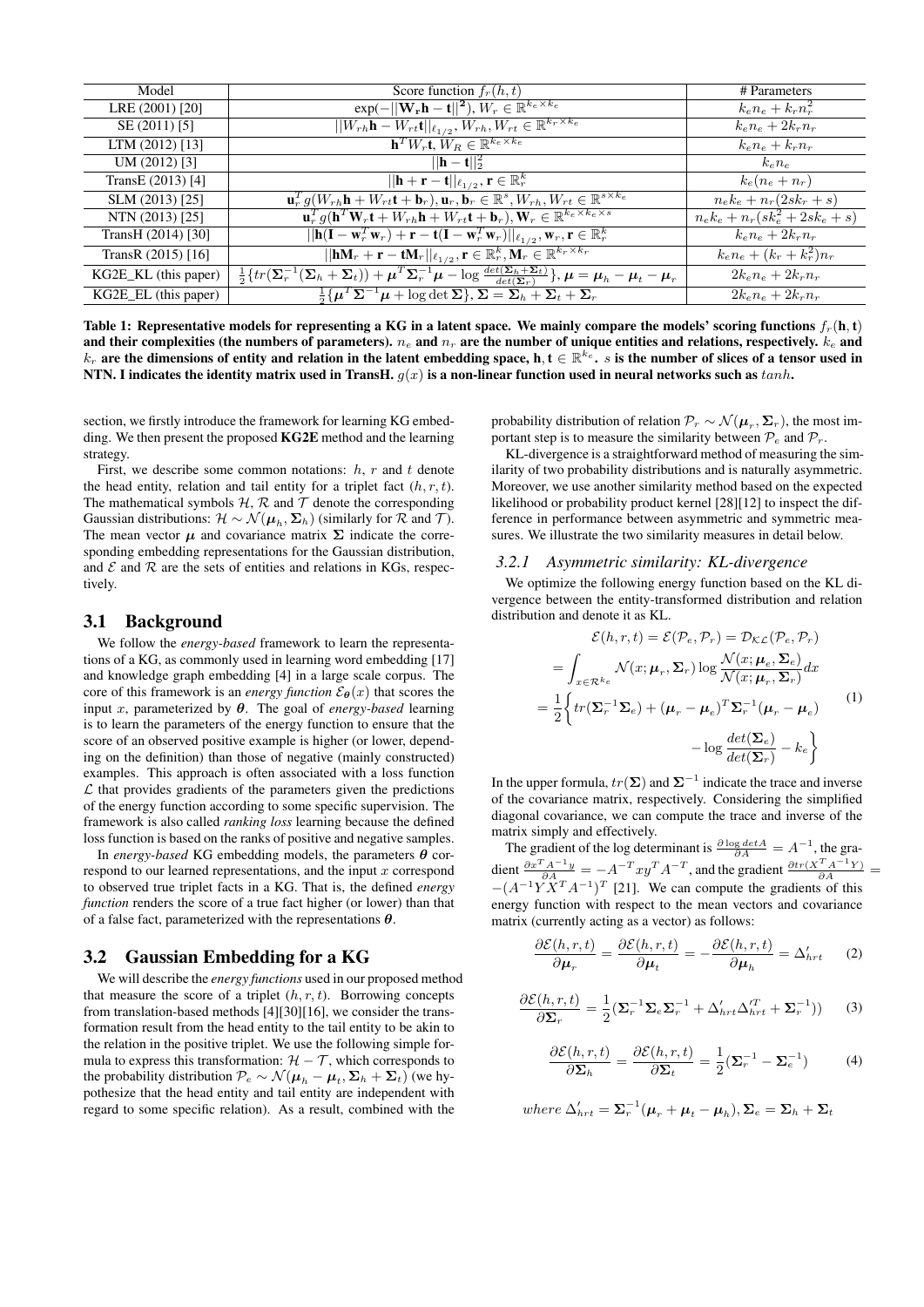We can define a symmetric similarity measure based on KL divergence as follows:

$$
\mathcal{E}(h,r,t) = \frac{1}{2}(\mathcal{D}_{\mathcal{KL}}(\mathcal{P}_e, \mathcal{P}_r) + \mathcal{D}_{\mathcal{KL}}(\mathcal{P}_r, \mathcal{P}_e))
$$

However, this measure lacks any gains in performance in terms of link prediction and triplet classification, likely because the discriminative ability of this formula is not distinct from the previous function for positive and negative triplets.

#### *3.2.2 Symmetric similarity: expected likelihood*

The dot product between the entity mean and relation mean is not a suitable measure of similarity because it does not integrate the covariance and cannot consider the diversity of uncertainty among different entities/relations. Therefore, we take the inner product between two distributions themselves to measure the similarity between  $\mathcal{P}_e$  and  $\mathcal{P}_r$ .

$$
\mathcal{E}(\mathcal{P}_e, \mathcal{P}_r) = \int_{x \in \mathcal{R}^{ke}} \mathcal{N}(x; \mu_e, \Sigma_e) \mathcal{N}(x; \mu_r, \Sigma_r) dx
$$
  
=  $\mathcal{N}(0; \mu_e - \mu_r, \Sigma_e + \Sigma_r)$  (5)

For better computation and comparison, we use the logarithm of the upper formula as the final energy function and denote it as EL.

$$
\mathcal{E}(h, r, t) = \log \mathcal{E}(\mathcal{P}_e, \mathcal{P}_r) = \log \mathcal{N}(0; \mu_e - \mu_r, \Sigma_e + \Sigma_r)
$$
  
= 
$$
\frac{1}{2} \Big\{ (\mu_e - \mu_r)^T (\Sigma_e + \Sigma_r)^{-1} (\mu_e - \mu_r) + \log \det (\Sigma_e + \Sigma_r) + k_e \log(2\pi) \Big\}
$$
  
(6)

As in the previous case, we can compute the gradients for this energy function in a closed form.

$$
\frac{\partial \mathcal{E}(h,r,t)}{\partial \mu_h} = -\frac{\partial \mathcal{E}(h,r,t)}{\partial \mu_r} = -\frac{\partial \mathcal{E}(h,r,t)}{\partial \mu_t} = \Delta'_{hrt} \quad (7)
$$

$$
\frac{\partial \mathcal{E}(h,r,t)}{\partial \mathbf{\Sigma}_h} = \frac{\partial \mathcal{E}(h,r,t)}{\partial \mathbf{\Sigma}_r} = \frac{\partial \mathcal{E}(h,r,t)}{\partial \mathbf{\Sigma}_t} = \frac{1}{2} (\Delta_{hrt}' \Delta_{hrt}' - \mathbf{\Sigma}'^{-1})
$$
(8)

where  $\Delta'_{hrt} = \Sigma'^{-1}(\mu_r + \mu_t - \mu_h), \Sigma' = \Sigma_h + \Sigma_t + \Sigma_r$ 

#### 3.3 Learning

We define the following margin-based ranking loss for effective discrimination between observed (positive) triplets and incorrect (negative) triplets:

$$
\mathcal{L} = \sum_{(h,r,t)\in\Gamma} \sum_{(h',r',t')\in\Gamma'_{(h,r,t)}} [\mathcal{E}(h,r,t) + \gamma - \mathcal{E}(h',r',t')]_+
$$
\n(9)

where  $[x]_+ \triangleq \max(0, x)$  aims to obtain the maximums between 0 and  $x, \gamma$  is the margin separating positive and negative triplets,  $\mathcal{E}(h, r, t)$  indicates the energy function formula 1 or 6 for scoring triplets, Γ is the set of positive triplets observed in the KG, and  $\Gamma^{'}_{(h,r,t)}$  denotes the set of negative triples corresponding to  $(h,r,t)$ , which will be introduced below.

Under the open world assumption (OWA), existing KGs contain only correct triplets. The routine method for constructing a negative triplet  $(h', r', t')$  is to replace the head or tail entity randomly, such as sampling  $h'$  for h and obtaining  $(h', r, t)$ . To obtain practical corrupted triplets, we follow [30] and assign different probabilities for head/tail entity replacement. The main idea is to provide

a greater likelihood of replacing the side that will reduce the possibility of generating false-negative instances. For example, with regard to the relation *gender*, replacing *tail* is more likely to generate true-negative triplets. Following the notation in previous methods [30][16], we will denote the traditional sampling method as "unif" and the new method [30] as "bern". We also generate a negative triplet by corrupting the relation and ensure that it is not a falsenegative triplet.

To avoid overfitting, we add some regularization while learning the Gaussian embedding. Considering the different geometric characteristics, we use different regularization strategies for the mean and covariance. The following hard constraints are considered when we minimize the loss L:

$$
\forall \ell \in \mathcal{E} \cup \mathcal{R}, ||\boldsymbol{\mu}_{\ell}||_2 \le 1 \tag{10}
$$

$$
\forall \ell \in \mathcal{E} \cup \mathcal{R}, c_{min} I \le \Sigma_{\ell} \le c_{max} I, c_{min} > 0 \qquad (11)
$$

where the constraint 10 ensures that the means remain sufficiently small and the constraint 11 guarantees that the covariance matrices are positive definite and of appropriate size. We can use  $\Sigma_{ii}$   $\leftarrow$  $max(c_{min}, min(c_{max}, \Sigma_{ii}))$  to achieve these goals for diagonal covariance.

|                         | <b>Algorithm 1:</b> THE LEARNING ALGORITHM OF <b>KG2E</b>                                       |
|-------------------------|-------------------------------------------------------------------------------------------------|
|                         | <b>Input</b> : An energy function $\mathcal{E}(h, r, t)$ , training set                         |
|                         | $\Gamma = \{(h, r, t)\}\$ , entity set $\mathcal E$ and relation set $\mathcal R$ , entity      |
|                         | and relation sharing embedding dimensions $k$ , margin                                          |
|                         | $\gamma$ , restriction values $c_{min}$ and $c_{max}$ for covariance,                           |
|                         | learning rate $\alpha$ and maximum epochs n.                                                    |
|                         | <b>Output:</b> All the Gaussian embeddings (mean vector and                                     |
|                         | covariance matrix) of e and r, where $e \in \mathcal{E}$ and $r \in$                            |
|                         | $\mathcal{R}$ .                                                                                 |
|                         | 1 foreach $\ell \in \mathcal{E} \cup \mathcal{R}$ do                                            |
| 2                       | $\ell$ .mean $\leftarrow$ Uniform $(\frac{-6}{\sqrt{k}}, \frac{6}{\sqrt{k}})$                   |
| 3                       | $\ell$ .cov $\leftarrow$ Uniform $(c_{min}, c_{max})$                                           |
| $\overline{\mathbf{4}}$ | regularize $\ell$ mean and $\ell$ cov with constraints 10 and 11                                |
| 5                       | $i \leftarrow 0$                                                                                |
| 6                       | while $i + + \leq n$ do                                                                         |
| 7                       | $\Gamma_{batch} \leftarrow$ sample( $\Gamma$ , b) //sample a minibatch of size B                |
|                         | from $\Gamma$                                                                                   |
| 8                       | $T_{batch} \leftarrow \emptyset$ //pairs of triplets for learning                               |
| 9                       | foreach $(h, r, t) \in \Gamma_{batch}$ do                                                       |
| 10                      | $(h', r, t') \leftarrow \text{negSample}((h, r, t))$ //sampling negative                        |
|                         | triplet with "unif" or "bern"                                                                   |
| 11                      | $T_{batch} \leftarrow T_{batch} \cup ((h, r, t), (h', r, t'))$                                  |
| 12                      | $(h, r', t) \leftarrow \text{negSample}((h, r, t))$ //sampling negative                         |
|                         | triplet by corrupting relation                                                                  |
| 13                      | $T_{batch} \leftarrow T_{batch} \cup ((h, r, t), (h, r', t))$                                   |
| 14                      | Update Gaussian embeddings based on Equations 2, 3 and                                          |
|                         | 4 (or 7 and 8, depending on $\mathcal{E}(h,r,t)$ ) w.r.t. $\mathcal{L} =$                       |
|                         | $\sum_{((h,r,t),(h',r',t'))\in T_{batch}}[\mathcal{E}(h,r,t)+\gamma-\mathcal{E}(h',r',t')]_{+}$ |
| 15                      | regularize the means and covariances for each entity and                                        |
|                         | relation in $T_{batch}$ with constraints 10 and 11                                              |
|                         |                                                                                                 |

We use *Stochastic Gradient Descent* (SGD)<sup>8</sup> in small mini-batches to iteratively update the Gaussian embeddings of entities and relations. In our model, we must first choose an energy function (EL or KL) ( hereafter, we denote the corresponding models as KG2E\_EL

<sup>&</sup>lt;sup>8</sup>We also use AdaGrad [9] to optimize the parameters but found no improvement.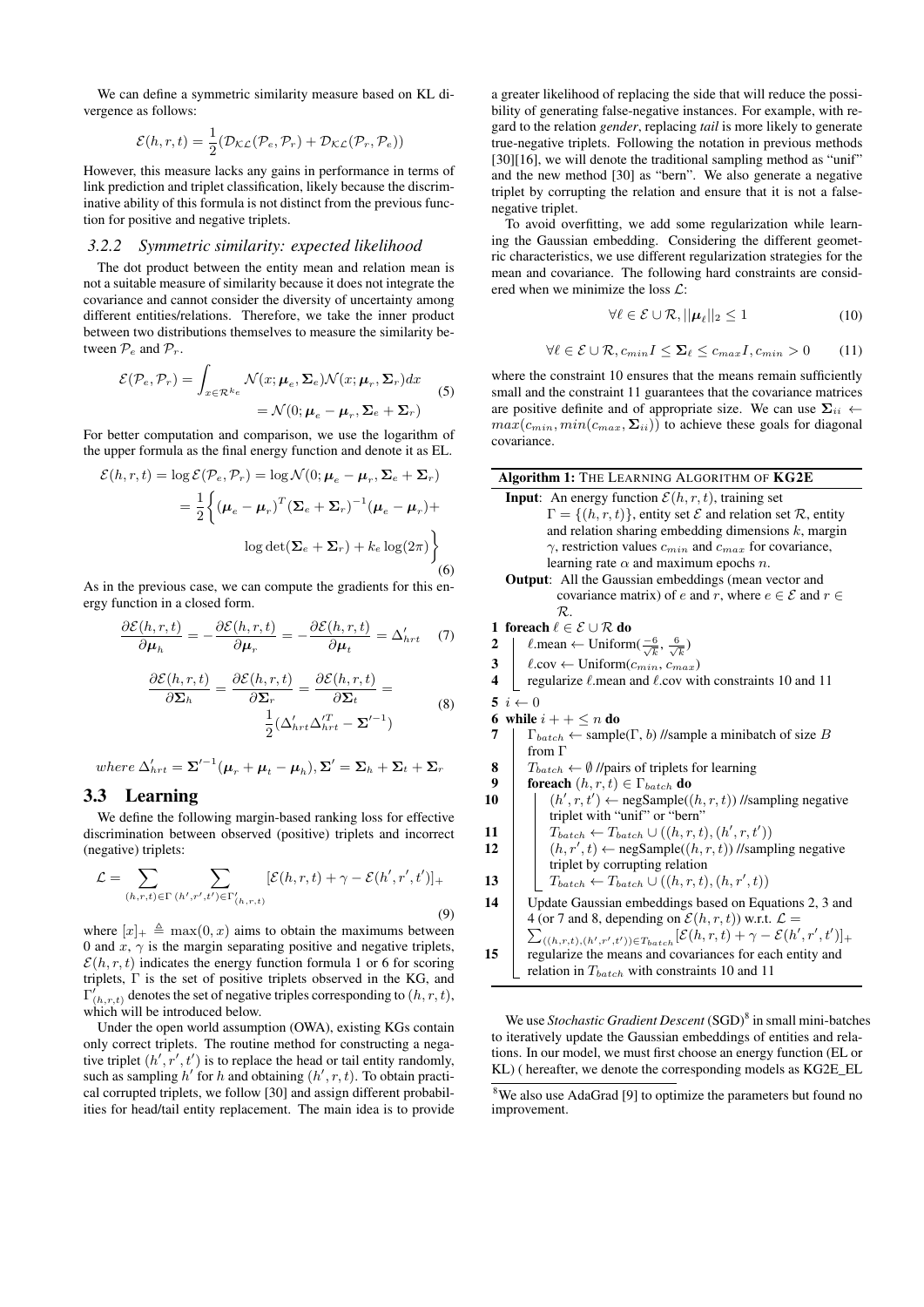and KG2E\_KL, respectively.). The detailed learning procedure is described in Algorithm 1. All Gaussian embeddings for entities and relations are first initialized randomly following a uniform distribution. At each main iteration of the algorithm, we first sample a batch of observed triplets, and construct corresponding negative triplets based on the aforementioned sampling methods ("unif" or "bern"). The parameters of Gaussian embedding are then updated by taking a gradient step (using formulas 2, 3 and 4 or 7 and 8, depending on the choice of energy function  $\mathcal{E}(h, r, t)$ ), with a constant learning rate. For each step (including the initial embedding), we ensure that all embeddings satisfy with the constraints 10 and 11.

## 4. EXPERIMENTS

## 4.1 Data Sets

In this work, we empirically study and evaluate related methods for two tasks: link prediction [4] and triplet classification [25]. We use datasets commonly used in previous methods, which are built from two typical KGs: WordNet [18] and Freebase [1]. Word-Net is a lexical database of the English language. In WordNet, each entity represents a synset consisting of several words, and a word can also belong to different synsets. Relationships between synsets include *hypernym*, *hyponym*, *meronym*, *holonym*, *troponym* and other lexical relations. We adopt two datasets from WordNet, WN18, used in [4] for link prediction, and WN11, used in [25] for triplet classification. Among them, WN18 contains 18 relations and WN11 contains 11. Freebase is a large collaborative knowledge graph of general world facts. For example, the triplet (*Bill Gates, place\_of\_birth, Seattle*) indicates that the person with entity *Bill Gates* was born in (*place\_of\_birth*) the location with entity *Seattle*. We adopt two datasets from Freebase, FB13, used in [25] for triplet classification, and FB15k, used in [4] for link predication and triplet classification. Among them, FB13 contains 13 relations and FB15k contains approximately 15,000 entities. The statistics of these datasets are listed in Table 2.

| Dataset     | # $\cal R$ | $\#\mathcal{E}$ | #Triplet (Train/Valid/Test) |        |        |  |  |
|-------------|------------|-----------------|-----------------------------|--------|--------|--|--|
| <b>WN18</b> | 18         | 40.943          | 141.442                     | 5.000  | 5.000  |  |  |
| FB15k       | 1.345      | 14.951          | 483.142                     | 50,000 | 59,071 |  |  |
| <b>WN11</b> | 11         | 38,696          | 112.581                     | 2.609  | 10.544 |  |  |
| FB13        | 13         | 75,043          | 316.232                     | 5.908  | 23.733 |  |  |

Table 2: Datasets used in the experiments.

## 4.2 Qualitative Analysis

Before evaluation in each specific task and comparison with other methods, we first examine the effectiveness and ability of our proposed method to represent the uncertainty in a KG with a qualitative analysis. The following surveys and observations are based on the representations of embeddings learned by KG2E and using KL-divergence as a similarity measure in FB15k.

First, we want to know the effect of covariance in modeling the uncertainty in a KG. Based on our ideas, an entity/relation with a higher level of uncertainty has a larger covariance (corresponding with determinant or trace). Considering the uncertainty of an entity, we focus on the relationship between the (log) determinant of covariance matrix and its density. The entity/relation density is indicated by the number of corresponding triplets, and the entity density is measured at different positions: head part, tail part or entire set. As shown in Figure 3, there is a clear tendency for the larger determinant of entity covariance to have fewer corresponding triplets, regardless of position. Considering the uncertainty of a relation, we measure the (log) determinant and trace of covariance for 13 relations with */people/person* as *domain*, as shown in Table 3 (each row includes the following information with a relation: label, number of triplets,number of head entities, number of tail entities, type<sup>9</sup>, (log) determinant and trace of covariance matrix). We can draw the following conclusions: 1) the covariance of Gaussian embedding can effectively model the (un)certainty of a relation; 2) relations with complex semantic (e.g., many\_to\_one (m-1) and many\_to\_many (m-n) relations) have larger uncertainty, and 3) the more unbalanced the head and tail entities, the larger the uncertainty. For example, the *nationality* relation has the largest uncertainty, and the *parents* relation has the smallest uncertainty among these 13 relations.



Figure 3: The relationships between the density (linked triplet number) of entity and the determinant of its corresponding covariance.

| Relaion        | #Triplet | $\#$ Head | #Tail | Type    | $(\log)$ det | trace |
|----------------|----------|-----------|-------|---------|--------------|-------|
| nationality    | 4198     | 3755      | 100   | $m-1$   | $-4.77$      | 67.90 |
| place lived    | 3740     | 2441      | 784   | $m-n$   | $-23.02$     | 53.24 |
| profession     | 11636    | 4145      | 152   | $m-n$   | $-57.45$     | 23.10 |
| gender         | 3721     | 3721      | 2     | $m-1$   | $-59.53$     | 21.35 |
| place of birth | 2468     | 2468      | 685   | $m-1$   | $-63.42$     | 19.41 |
| ethnicity      | 2030     | 1610      | 78    | $m-1$   | $-69.95$     | 15.00 |
| major          | 260      | 217       | 60    | $m-1$   | $-69.59$     | 14.62 |
| sibling        | 131      | 111       | 113   | $1 - 1$ | $-72.98$     | 14.29 |
| religion       | 1086     | 963       | 45    | $m-1$   | $-75.07$     | 12.98 |
| spouse         | 427      | 395       | 385   | $1 - 1$ | $-77.77$     | 12.24 |
| children       | 77       | 69        | 71    | $1 - 1$ | $-76.94$     | 12.14 |
| parents        | 83       | 74        | 76    | $1 - 1$ | $-77.20$     | 12.03 |
|                |          |           |       |         |              |       |

Table 3: The relationships between some relations and the determinants and traces of their corresponding covariances, sorted by the descending order of trace.

Next, we want to know the ability of Gaussian embedding to learn valid entity/relation representations. Tables 4 and 5 give the top 5 similarity entities/relations with regard to some sampling examples. The tables illustrate that the proposed method can learn a valid representation for modeling KGs.

#### 4.3 Link Prediction

Following the usage in [5][4], link prediction aims to predict the missing h or t for a relation fact triplet( $h, r, t$ ). Instead of obtaining one best answer, this task puts more emphasis on ranking a set of candidate entities from the KG. Similar to the setting in [5][4][30][16], we conduct initial experiments using the datasets WN18 and FB15k.

Evaluation protocol. We follow the same protocol as in TransE [4] and its variants [30][16]: In the testing phrase, for each test triplet  $(h, r, t)$ , we replace the tail entity by all entities e in the

<sup>&</sup>lt;sup>9</sup>We follow the definition in [4] and measure used in [30].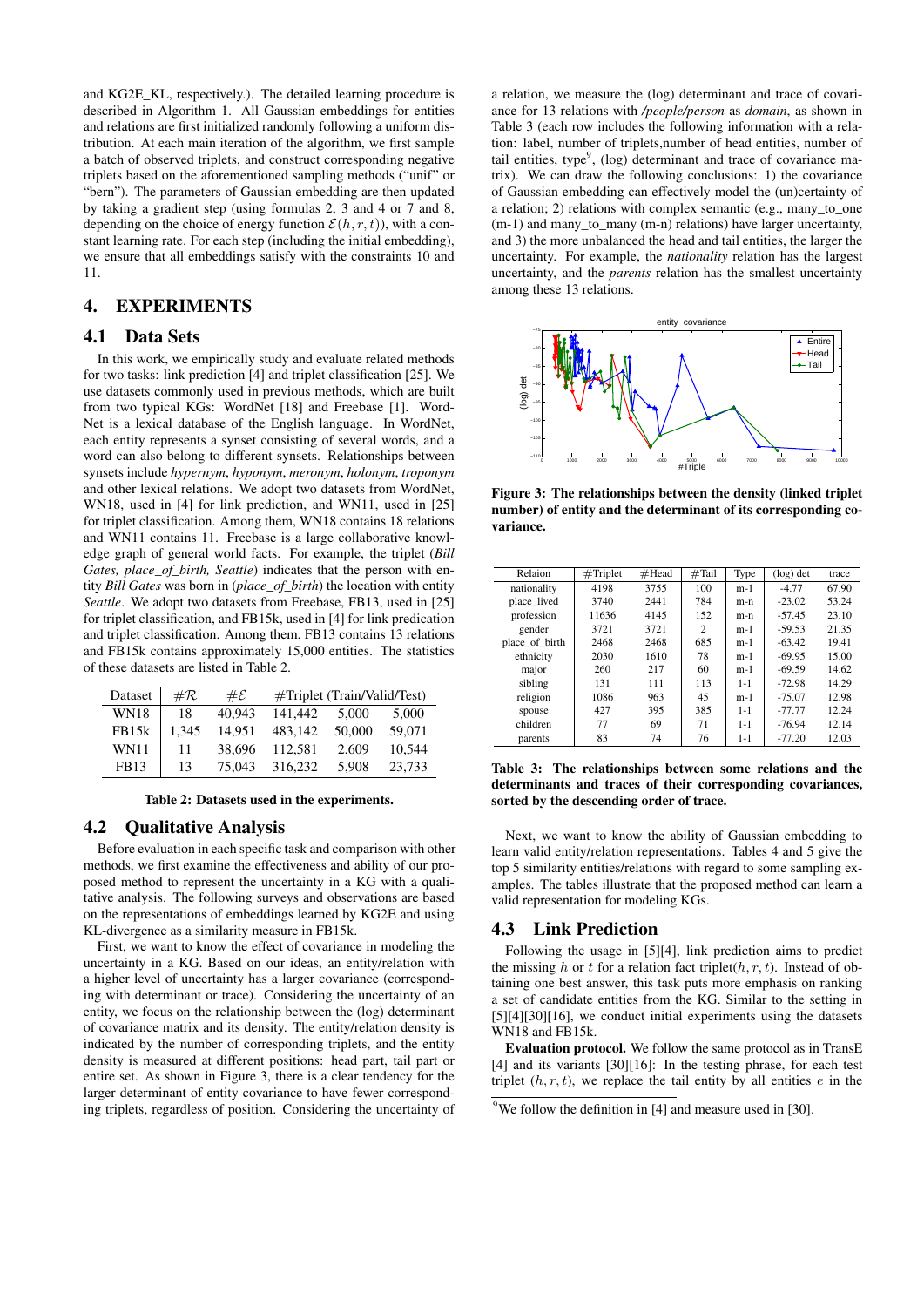| <b>GNU/Linux</b>            | <b>ESPN</b>                |
|-----------------------------|----------------------------|
| Unix                        | Philips                    |
| Solaris Operating System    | <b>CNN</b>                 |
| Android                     | AOL                        |
| Windows Vista               | Parlophone                 |
| Project management          | 64th Primetime Emmy Awards |
| <b>University of Sydney</b> | Java (island)              |
| University of Leeds         | Central Java               |
| Seoul National University   | East Java                  |
| Commonwealth of Nations     | West Java                  |
| Princeton University        | Bandung                    |
| Carleton University         | Javanese people            |

Table 4: The top-5 similarity entities with regards to some examples.

| people/person/nationality       | location/location/contains    |
|---------------------------------|-------------------------------|
| location/*division/country      | */country/*divisions          |
| location/hud_county_place/place | location/location/containedby |
| */educational/*institution      | location/*division/country    |
| base/*/bibs_location/country    | biblioness/*location/state    |
| music/artist/origin             | *area/capital                 |
|                                 |                               |
| film/film/produced by           | */organization/founders       |
| film/film/directed by           | */organizations_founded       |
| film/*/executive_produced_by    | people/person/place of birth  |
| film/film/written by            | */location/people_born_here   |
| film/*/performance/actor        | */employer*/person            |

Table 5: The top-5 similarity relations with regards to some examples, using a wildcard ∗ to reduce space occupation without ambiguous expression.

KG and rank these entities in descending order of similarity scores, measured by the energy function  $\mathcal{E}(h, r, e)$ . A similar process is performed for the head entity measure by  $\mathcal{E}(e, r, t)$ . Based on these entity ranking lists, we use two evaluation metrics by aggregation over all the testing triplets: 1) the average rank of correct entities (denoted as *Mean Rank*) and 2) the proportion of correct entities in the top 10 ranked entities (denoted as *Hits@10*). A good method should obtain lower *Mean Rank* or higher *Hits@10*. Considering the fact that a corrupted triplet for  $(h, r, t)$  also exists in a KG, such a prediction should also be deemed correct. However, the above evaluations do not consider the issue and may underestimate the metrics. To eliminate this factor, we remove those corrupted triplets that already appeared in training, valid or testing sets before obtaining the rank entity list of each testing triplet. We term the former evaluation setting as "Raw" and the latter setting as "Filter".

Implementation. Because the testing datasets are the same, we directly compare our models with several baselines reported in [4][30][16]. In learning KG2E, we select the learning rate  $\alpha$  for SGD among  $\{0.001, 0.01, 0.05\}$ , the margin  $\gamma$  among  $\{1, 2, 4\}$ , the dimensions of entity and relation sharing embedding  $k$  among  $\{20, 50, 100\}$ , the batch size B among  $\{20, 120, 1440, 2480\}$ , and the pair of restriction values  $c_{min}$  and  $c_{max}$  for covariance among  $\{(0.01, 1), (0.03, 3), (0.05, 5)\}.$  The optimal configuration is determined by the *Hits@10* in the validation set. As the strategy of constructing negative labels can greatly influence the evaluations, we use different parameters for "unif" and "bern". We also use different parameters for KG2E\_KL and KG2E\_EL. The default configuration for all experiments is as follows:  $\alpha = 0.001$ ,  $\gamma = 1$ ,  $k = 50$ ,  $B = 120$ , and  $(c_{min}, c_{max}) = (0.05, 5)$ . Below, we list only the non-default parameters. For KG2E\_KL, under the "unif" setting, the optimal configuration is as follows:  $\alpha = 0.01$ , and  $\gamma = 4$  on WN18 and  $B = 1440$  on FB15k. Under the "bern" setting, the optimal configuration is as follows:  $\alpha = 0.01$ ,  $\gamma = 4$ ,

 $B = 20$ , and  $(c_{min}, c_{max}) = (0.03, 3)$  on WN18 and  $B = 2480$  on FB15k. For KG2E\_EL,under the "unif" setting, the optimal configuration is as follows:  $\alpha = 0.01$ ,  $\gamma = 4$ , and  $B = 20$  on WN18 and  $\gamma = 2$  on FB15k. Under the "bern" setting, the optimal configuration is as follows:  $\alpha = 0.01$ ,  $\gamma = 4$ ,  $B = 20$ , and  $(c_{min}, c_{max})$ =  $(0.03,3)$  on WN18 and  $B = 2480$  on FB15k. For both datasets, we traverse all the training triplets for 500 rounds.

Results. The results are reported in Table 6. On WN18, TransE, TransH, TransR, KG2E and even the naive baseline unstructured models outperform other approaches in terms of the *Mean Rank* metric, but the majority of models are poor in terms of the *Hits@10* metric. KG2E with the KL energy function outperforms other baseline models, including TransE, TransH and TransR, in terms of the *Hits@10* metric but achieves a worse *Mean Rank*. One reason may be that WN18 simply contains a small number of relations, and thus, simple methods can judge the correct triplet but cannot rank it in the top position. Another reason is that the *Mean Rank* is easily reduced by an obstinate triplet with a low rank. On FB15k, KG2E\_KL consistently outperforms the other baseline models in both *Mean Rank* and *Hits@10*. As the *density* diversity in FB15k is greater than that in WN18, we hypothesize that the improvements are because the *uncertainty* diversities in FB15k are greater than those in WN18, and thus, the *density-based* embedding methods can handle it better. From the observations, we can draw the following conclusions: 1) Gaussian embedding can learn valid representations of KGs for link prediction. 2) KG2E is superior to other baseline methods. 3) KG2E\_KL performs better than KG2E\_EL, which indicates that the asymmetric energy function is more suitable for learning the representation of KGs with Gaussian embedding. 4) The "bern" sampling strategy works well for most approaches, especially on FB15k, which has many more relation types.

Table 7 shows the evaluation results with separated types of relation properties. Following [4], we divide relations into four types: one-to-one, one-to-many, many-to-one and many-to-many, for which the proportions in FB15k (1345 relations in total) are 24%, 23%, 29% and 24%, respectively, based on the measure used in [30]. KG2E\_KL and KG2E\_EL significantly outperform TransE, TransH, TransR and other baseline methods in one-to-one, one-to-many, and many-to-one relations. For the difficult tasks of predicting tails in one-to-many relations and predicting heads in many-to-one relations, KG2E\_KL obtains 29.3% and 29.9% improvements, respectively. However, the proposed method presents only a slight advantage for many-to-many relations, possibly because there are various fine-grained types within a many-to-many relation that cannot be effectively expressed by one Gaussian embedding. We believe CTransR, proposed by [16], is an effective way to handle this issue by adopting a clustering strategy to divide entity pairs into different sub-types. To better review the modeling improvement of *uncertainty* of KG2E over TransE and its variants, Table 8 shows the *Hits@10* results on some typical one-to-many, many-to-one, many-to-many and reflexive relations. We directly copy the experimental results of TransH from [30] for a fair comparison. We can observe that the asymmetric similarity measure can effectively handle reflexive relations.

## 4.4 Triplet Classification

This task seeks to judge whether a given triplet  $(h, r, t)$  is correct or not. That is, it is a binary classification task for fact triplets, which was first explored in [25] and then widely used to evaluate KGs embedding [30] [16]. In this task, we use three datasets: WN11, FB13 and FB15k.

Evaluation protocol. We follow the same protocol as in NTN [25]. The evaluation of binary classification requires negative triplets.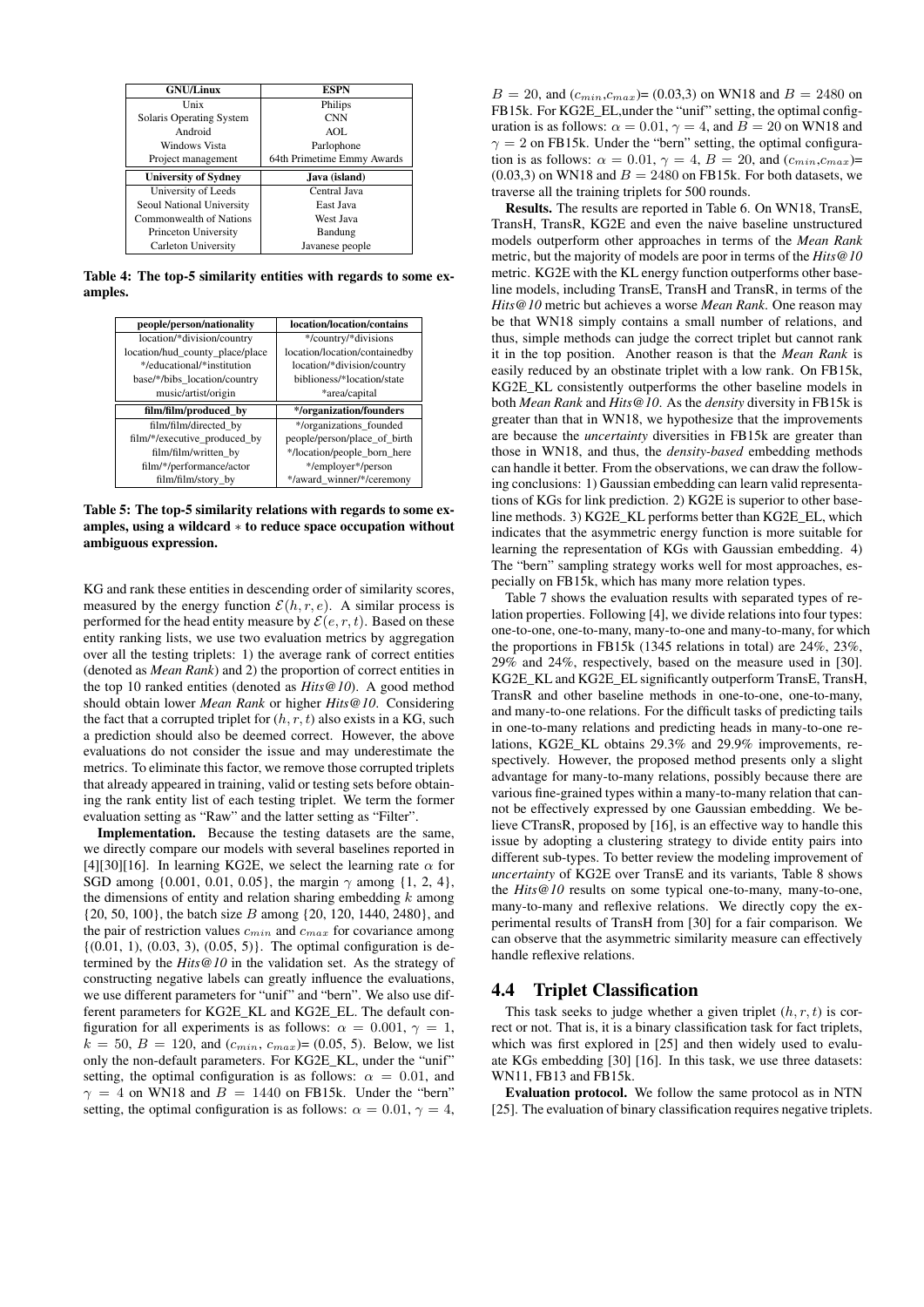| Data sets                                |           | WN18   |            |        |           | FB15K  |            |        |  |
|------------------------------------------|-----------|--------|------------|--------|-----------|--------|------------|--------|--|
| Metric                                   | Mean Rank |        | Hits $@10$ |        | Mean Rank |        | Hits $@10$ |        |  |
|                                          |           | Filter | Raw        | Filter | Raw       | Filter | Raw        | Filter |  |
| Unstructured (Bordes et al. 2012)        | 315       | 304    | 35.3       | 38.2   | 1,074     | 979    | 4.5        | 6.3    |  |
| RESCAL (Nickle, Tresp, and Kriegel 2011) | 1.180     | 1.163  | 37.2       | 52.8   | 828       | 683    | 28.4       | 44.1   |  |
| SE (Bordes et al. 2011)                  | 1.011     | 985    | 68.5       | 80.5   | 273       | 162    | 28.8       | 39.8   |  |
| SME (linear) (Bordes et al. 2012)        | 545       | 533    | 65.1       | 74.1   | 274       | 154    | 30.7       | 40.8   |  |
| SME (bilinear) (Bordes et al. 2012)      | 526       | 509    | 54.7       | 61.3   | 284       | 158    | 31.3       | 41.3   |  |
| LFM (Jenatton et al. 2012)               | 469       | 456    | 71.4       | 81.6   | 283       | 164    | 26.0       | 33.1   |  |
| TransE (Bordes et al. 2013)              | 263       | 251    | 75.4       | 89.2   | 243       | 125    | 34.9       | 47.1   |  |
| TransH (unif) (Wang et al. 2014)         | 318       | 303    | 75.4       | 86.7   | 211       | 84     | 42.5       | 58.5   |  |
| TransH (bern) (Wang et al. 2014)         | 401       | 388    | 73.0       | 82.3   | 212       | 87     | 45.7       | 64.4   |  |
| TransR (unif) (Lin et al. $2015$ )       | 232       | 219    | 78.3       | 91.7   | 226       | 78     | 43.8       | 65.5   |  |
| TransR (bern) (Lin et al. $2015$ )       | 238       | 225    | 79.8       | 92.0   | 198       | 77     | 48.2       | 68.7   |  |
| CTransR (unif) (Lin et al. 2015)         | 243       | 230    | 78.9       | 92.3   | 233       | 82     | 44.0       | 66.3   |  |
| CTransR (bern) (Lin et al. 2015)         | 231       | 218    | 79.4       | 92.3   | 199       | 75     | 48.4       | 70.2   |  |
| $KG2E$ EL (unif)                         | 381       | 369    | 74.8       | 87.8   | 217       | 94     | 38.5       | 58.6   |  |
| KG2E EL (bern)                           | 385       | 373    | 74.1       | 85.0   | 219       | 112    | 39.4       | 56.7   |  |
| KG2E KL (unif)                           | 362       | 348    | 80.5       | 93.2   | 183       | 69     | 47.5       | 71.5   |  |
| KG2E KL (bern)                           | 342       | 331    | 80.2       | 92.8   | 174       | 59     | 48.9       | 74.0   |  |

Table 6: Experimental results on link prediction.

| Tasks                               |        |          | Prediction Head (Hits@10) |              |        | Prediction Tail (Hits@10) |          |              |
|-------------------------------------|--------|----------|---------------------------|--------------|--------|---------------------------|----------|--------------|
| <b>Relation Category</b>            | 1-to-1 | $1-to-N$ | $N$ -to-1                 | $N$ -to- $N$ | 1-to-1 | 1-to-N                    | $N-to-1$ | $N$ -to- $N$ |
| Unstructured (Bordes et al. 2012)   | 34.5   | 2.5      | 6.1                       | 6.6          | 34.3   | 4.2                       | 1.9      | 6.6          |
| SE (Bordes et al. 2011)             | 35.6   | 62.6     | 17.2                      | 37.5         | 34.9   | 14.6                      | 68.3     | 41.3         |
| SME (linear) (Bordes et al. 2012)   | 35.1   | 53.7     | 19.0                      | 40.3         | 32.7   | 14.9                      | 61.6     | 43.3         |
| SME (bilinear) (Bordes et al. 2012) | 30.9   | 69.6     | 19.9                      | 38.6         | 28.2   | 13.1                      | 76.0     | 41.8         |
| TransE (Bordes et al. 2013)         | 43.7   | 65.7     | 18.2                      | 47.2         | 43.7   | 19.7                      | 66.7     | 50.0         |
| TransH (unif) (Wang et al. 2014)    | 66.7   | 81.7     | 30.2                      | 57.4         | 63.7   | 30.1                      | 83.2     | 60.8         |
| TransH (bern) (Wang et al. 2014)    | 66.8   | 87.6     | 28.7                      | 64.5         | 65.5   | 39.8                      | 83.3     | 67.2         |
| TransR (unif) (Lin et al. $2015$ )  | 76.9   | 77.9     | 38.1                      | 66.9         | 76.2   | 38.4                      | 76.2     | 69.1         |
| TransR (bern) (Lin et al. $2015$ )  | 78.8   | 89.2     | 34.1                      | 69.2         | 79.2   | 37.4                      | 90.4     | 72.1         |
| CTransR (unif) (Lin et al. 2015)    | 78.6   | 77.8     | 36.4                      | 68.0         | 77.4   | 37.8                      | 78.0     | 70.3         |
| CTransR (bern) (Lin et al. 2015)    | 81.5   | 89.0     | 34.7                      | 71.2         | 80.8   | 38.6                      | 90.1     | 73.8         |
| $KG2E$ EL (unif)                    | 49.2   | 87.9     | 55.2                      | 53.1         | 47.8   | 54.9                      | 88.4     | 56.2         |
| $KG2E$ EL (bern)                    | 51.8   | 89.4     | 47.9                      | 51.6         | 52.0   | 43.6                      | 89.3     | 55.0         |
| $KG2E$ KL (unif)                    | 92.2   | 93.7     | 67.4                      | 69.1         | 91.2   | 69.7                      | 93.6     | 71.2         |
| $KG2E$ KL (bern)                    | 92.3   | 94.6     | 66.0                      | 69.6         | 92.6   | 67.9                      | 94.4     | 73.4         |

Table 7: Experimental results on FB15k by mapping properties of relations. (%)

| Relation                                      | Hits@10 (TransH / KG2E KL) |              |  |  |  |
|-----------------------------------------------|----------------------------|--------------|--|--|--|
|                                               | Predict Head               | Predict Tail |  |  |  |
| football position/players*                    | 100/100                    | 22.2/100     |  |  |  |
| production_company/films*                     | 85.6/97.3                  | 16.0 / 29.4  |  |  |  |
| director/film <sup>*</sup>                    | 89.6/93.4                  | 80.2 / 85.8  |  |  |  |
| disease/treatments <sup>T</sup>               | 66.6 / 66.6                | 100/100      |  |  |  |
| person/place_of_birth <sup>†</sup>            | 37.5 / 34.1                | 87.6 / 84.6  |  |  |  |
| film/production_companies <sup>†</sup>        | 21.0 / 44.2                | 87.8/97.8    |  |  |  |
| field_of_study/students_majoring <sup>‡</sup> | 66.0 / 86.8                | 62.3/81.1    |  |  |  |
| award winner/awards won <sup>‡</sup>          | 87.5/88.4                  | 86.6 / 89.2  |  |  |  |
| sports position/players <sup>‡</sup>          | 100/100                    | 86.2 / 100   |  |  |  |
| $person/sibling$ <sup>§</sup>                 | 63.2 / 89.5                | 36.8/94.7    |  |  |  |
| person/spouse <sup>§</sup>                    | 35.2/77.8                  | 42.6/85.2    |  |  |  |

Table 8: Hits@10 (Filter) of KG2E\_KL and TransH on some examples of one-to-many\*, many-to-one $^\dagger$ , many-to-many $^\ddag$ , and reflexive relations $^\S.$ 

WN11 and FB13 released by NTN [25] already contain negative triplets, which are built by corrupting the corresponding positive (observed) triplets. As FB15k has not released negative triplets in previous works, we construct negative triplets following the same procedure used in [25] for FB13. The setting for triplet classification is very simple: for each triplet  $(h, r, t)$ , if the dissimilarity score obtained by the energy function  $\mathcal{E}(h, r, t)$  is below a relationspecific threshold  $\delta_r$ , then the triplet will be classified as positive. Otherwise, it will be classified as negative. The relation-specific threshold  $\delta_r$  is optimized by maximizing the classification accuracy on the validation set.

Implementation. Considering that the same datasets (negative triplets) are used in WN11 and FB13, we directly compare our models with the baseline methods reported in [16]. For evaluation on FB15k, we use the code released by  $Lin^{10}$  [16] (running TransE, TransH and TransR) and Socher<sup>11</sup> [25] (running NTN). For TransE, TransH and TransR, we select the learning rate  $\alpha$  for SGD among {0.001, 0.01, 0.05}, the margin  $\gamma$  among {0.5, 1, 2}, the dimensions of entity and relation sharing embedding  $k$  among  $\{20, 50,$ 100}, and the batch size B among {20, 120, 1440, 2480}. Other parameters follow the default configuration in the shared codes. For the NTN, we did not change the settings: dimension  $k = 100$ , and the number of slices equals 3. The optimal configurations are as follows:  $\alpha = 0.001$ ,  $\gamma = 1$ , and  $B = 4800$  for TransE (bern);  $\alpha = 0.001$ ,  $\gamma = 2$ , and  $B = 120$  for TransE (unif);  $\alpha = 0.001$ ,  $\gamma = 0.5$ , and  $B = 4800$  for TransH (bern)  $\alpha = 0.01$ ,  $\gamma = 0.5$ , and  $B = 4800$  for TransH (unif);  $\alpha = 0.001$ ,  $\gamma = 1$ , and  $B = 4800$ for TransR (bern); and  $\alpha = 0.001$ ,  $\gamma = 1$ , and  $B = 120$  for TransR (unif). The dimension  $k = 100$  for all the above configurations.

In learning KG2E, we select the learning rate  $\alpha$  for SGD among {0.001, 0.01, 0.05}, the margin  $\gamma$  among {1, 1.5, 2}, the dimen-

<sup>10</sup>https://github.com/mrlyk423/relation\_extraction

<sup>11</sup>www.socher.org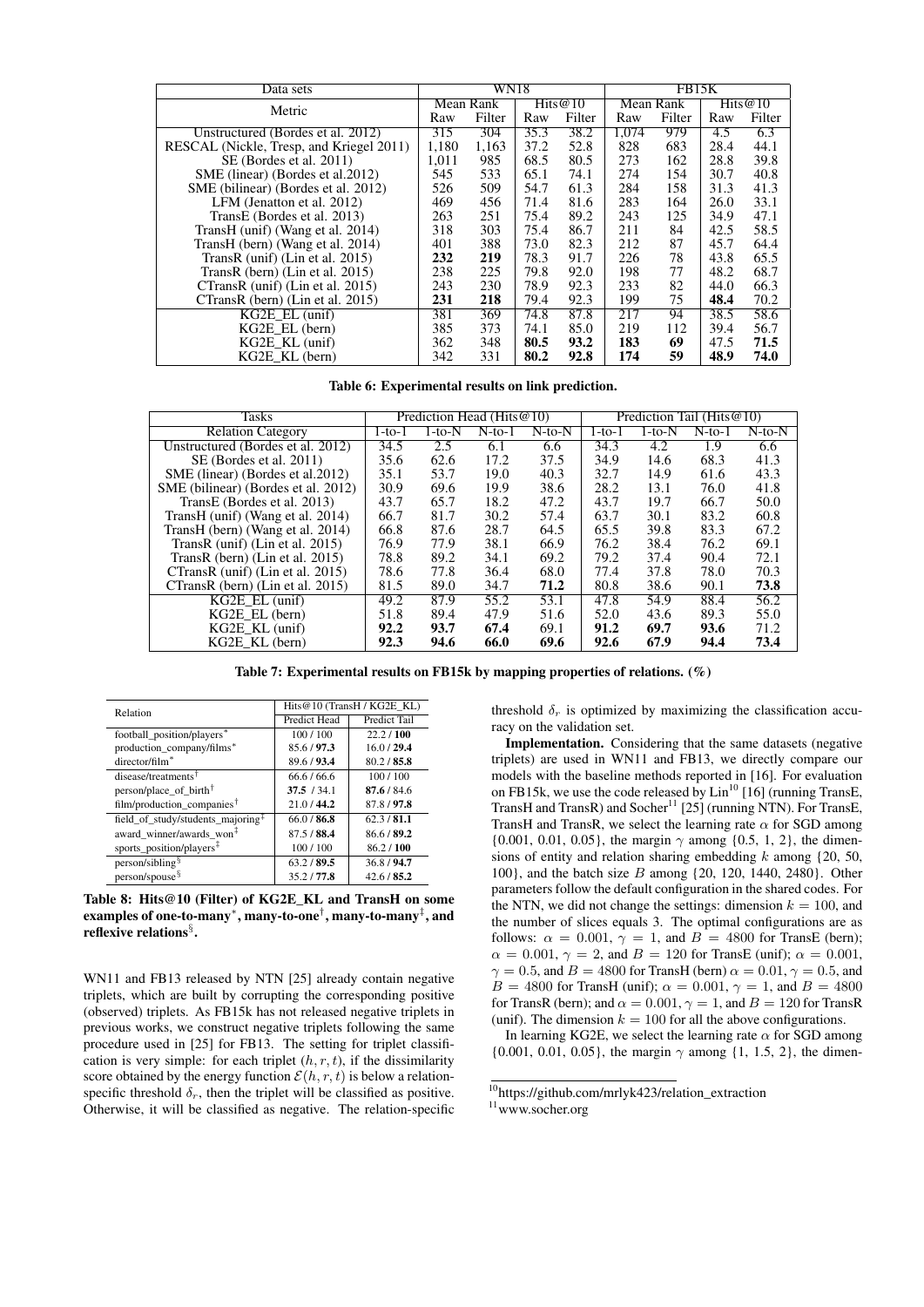sions of entity and relation sharing embedding  $k$  among  $\{20, 50,$ 100}, the bach size B among {20, 120, 1440, 2480}, and the pair of restriction values  $c_{min}$  and  $c_{max}$  for covariance among {(0.01, 1),  $(0.03, 3)$ ,  $(0.05, 5)$ . The optimal configuration is determined by the classification accuracy in the validation set. For all three datasets, we traverse all the training triplets for 1000 rounds. We also use different parameters for KG2E\_KL and KG2E\_EL. The default configuration for all experiments are as follows:  $\alpha = 0.001$ ,  $\gamma = 1, k = 50, B = 120, \text{ and } (c_{min}, c_{max}) = (0.05, 5)$ . Below, we list only the non-default parameters. For KG2E\_KL, under the "unif" setting, the optimal configuration is as follows:  $k = 20$ ,  $\gamma = 2$ , and  $B = 120$  on WN11;  $k = 100$ , and  $B = 1440$  on FB13. Under the "bern" setting, the optimal configuration is as follows:  $k = 20$ , and  $\gamma = 2$  on WN11 and  $k = 100$ , and  $B = 1440$ on FB13. For KG2E\_EL, under the "unif" setting, the optimal configuration is as follows:  $k = 20$ ,  $\gamma = 2$ , and  $B = 120$  on WN11;  $k = 100$ , and  $B = 120$  on FB13 and  $\gamma = 1.5$ , on FB15k; Under the "bern" setting, the optimal configuration is as follows:  $k = 20$ .  $\gamma = 2$ , and  $B = 120$  on WN11;  $k = 100$  on FB13 and  $B = 2480$ on FB15k.

Results. The accuracy of triplet classification on the three datasets is shown in Table 9. On WN11, KG2E\_KL and TransR outperform all the other models. The NTN, the powerful model with the most parameters, outperforms the other approaches on FB13, but it performs poorly on FB15k, which contains many more relations. In contrast, on a more practical KG with large-scale relations (such as Freebase), the proposed method KG2E\_KL performs much better than the other baseline models, and even the KG2E\_EL is also a competitive model. We can draw the following conclusions from the observations: 1) KG2E\_KL achieves superior performance compared to other baseline methods for a multirelational KG, which indicates that Gaussian embedding can effectively model the enormous diversity of uncertainty in a KG. 2) KG2E\_KL performs better than KG2E\_EL, which is consistent with the results of link prediction. 3) The "bern" sampling strategy outperforms the majority of the approaches ( including TransE, TransH, TransR and our proposed models KG2E\_EL and KG2E\_KG) on all three datasets.

We also compare with CTransR, another model proposed by Lin [16] to handle many-to-many relations with entity-pairs clustering. However, in the NTN [25], another set of results combined with word embedding [17] is reported. There are different ways to improve KG embedding between the aforementioned method and our method, and for fairness, we have not compared their results.

As shown in [30] and [16], the training times of TransE, TransH and TransR are approximately 5 minutes, 30 minutes and 3 hours, respectively. The computational complexities of our proposed methods are lower than that of TransR but higher than those of both TransE and TransH: KG2E\_KL and KG2E\_EL take approximately 80 and 75 minutes for training, respectively.

## 5. CONCLUSIONS

In this paper we propose KG2E, a new method for learning representations of entities and relations in KGs with Gaussian embedding. Each entity and relation is represented by a Gaussian distribution with a mean vector and a covariance matrix (currently with diagonal covariance for computational efficiency), which aims to model the uncertainty of entities and relations in a KG. The (un)certainties vary considerably for different entities and relations: for example, popular entities with fewer uncertainty, which contain more relations and facts than unpopular ones, high-frequency relations with more uncertainty, which link more entity pairs than low frequency ones, and, different parts of relations can contain a very

| Data sets                           | WN11 | <b>FB13</b> | FB <sub>15</sub> k |
|-------------------------------------|------|-------------|--------------------|
| SE (Bordes et al. 2011)             | 53.0 | 75.2        |                    |
| SME (bilinear) (Bordes et al. 2012) | 70.0 | 63.7        |                    |
| SLM (Socher et al. 2013)            | 69.9 | 85.3        |                    |
| LFM (Jenatton et al. 2012)          | 73.8 | 84.3        |                    |
| NTN (Socher et al. 2013)            | 70.4 | 87.1        | 68.2               |
| TransE (unif) (Bordes et al. 2013)  | 75.9 | 70.9        | 79.2               |
| TransE (bern) (Bordes et al. 2013)  | 75.9 | 81.5        | 81.4               |
| TransH (unif) (Wang et al. 2014)    | 77.7 | 76.5        | 85.4               |
| TransH (bern) (Wang et al. 2014)    | 78.8 | 83.3        | 85.8               |
| TransR (unif) (Lin et al. 2015)     | 85.5 | 74.7        | 83.7               |
| TransR (bern) (Lin et al. $2015$ )  | 85.9 | 82.5        | 86.5               |
| CTransR (bern) (Lin et al. 2015)    | 85.7 |             | 87.4               |
| $KG2E$ EL (unif)                    | 73.8 | 76.3        | 83.9               |
| KG2E EL (bern)                      | 75.2 | 85.2        | 84.9               |
| $KG2E$ KL (unif)                    | 83.6 | 76.4        | 88.6               |
| KG2E KL (bern)                      | 85.4 | 85.3        | 89.3               |

#### Table 9: Experimental results of Triplet Classification (%).

different numbers of entities that sharpen the uncertainties of relations. We use two energy functions (symmetric and asymmetric) to compute the score of a triplet fact. Extensive experiments on link prediction and triplet classification with multiple benchmark datasets (including WordNet and Freebase) demonstrate that the proposed method significantly outperforms state-of-the-art methods.

In the future, we plan to address the following limitations that still exist in the methods:

- Existing methods do not explicitly consider the relationships between relations. For example, triplets with the relations *children* and *parents* (normally, *(X, children, Y)* and *(Y, parents, X)* are mutual implications) affect and restrict with each other. We will explore mixing logical rules into the Gaussian embedding. The same concepts have been successfully used in relation extraction [22].
- Various KGs can supply and verify with each other. For example, NELL contains more *machine learning* related relations (e.g., *mlauthor*) than Freebase but fewer person related relations (e.g., *spouse*), and NELL may extract a false triplet fact (e.g., *(Erma Bombeck, was born in, Dayton)*) with high confidence that can be rectified by Freebase. We will explore the fusion of multiple KGs, learning the representations in a joint model with or without entity linking.
- Compared with other types of relations, KG2E does not significantly outperform previous methods in many-to-many relations, possibly because current entity embedding does not consider the types of entity. For example, even the relation *contains* incorporates many fine-grained relations, such as, *country\_contain\_university*, *country\_contain\_city* and *continent\_contain\_country*. We can ascertain the semantics of relations for the head entity of type *country* and the tail entity of type *city*.

## Acknowledgments

The authors are grateful to anonymous reviewers for their constructive comments. This work was supported by the National High Technology Development 863 Program of China (No. 2015AA015405) and the National Natural Science Foundation of China (No. 61272332 and No. 61202329).